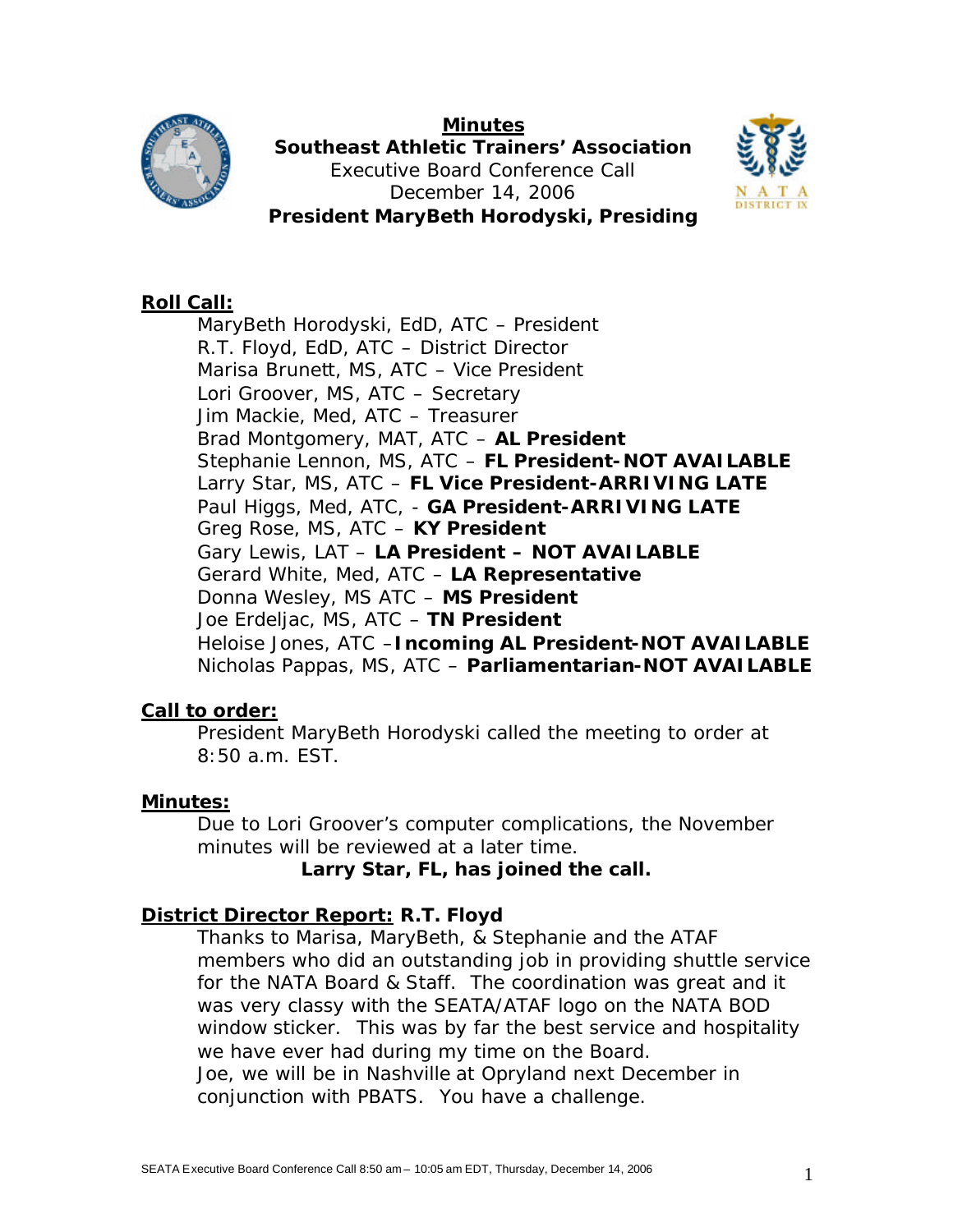### **NATA Board of Directors Meeting Dec. 1-2, 2006**

Big News, we trimmed the NATA Budget by 1.1 million through program cuts, fee increases, and other adjustments.

# **VOTED: TO APPROVE THE FINANCE COMMITTEE REPORT ON PROGRAM REVIEW RECOMMENDATIONS:**

- **COMMITTEES THAT HAVE TWO OFF-COMMITTEE MEETINGS WILL REPLACE ONE WITH CONFERENCE CALL(S)**
- **HOLD ALL MEETINGS IN DALLAS UNLESS THE GROUP HAS A REASON TO MEET IN A SPECIFIC VENUE (SUCH AS THE CONVENTION PROGRAM COMMITTEE HAVING ITS SPRING MEETING AT THE CONVENTION SITE). MEETINGS WILL BE AT NATA HEADQUARTERS WHEN POSSIBLE, AND THE COMMITTEES WILL DINE AT INEXPENSIVE RESTAURANTS.**
- **CONVENTION PROGRAM COMMITTEE WILL PROGRAM 23 NATA CONVENTION SESSIONS**
- **ELIMINATE HISTORY AND ARCHIVES COMMITTEE AND WEBMASTERS' ADVISORY GROUP AFTER THE 2007 CONVENTION**
- **DISCONTINUE JOINT COMMITTEE BI-MONTHLY CONFERENCE CALLS, NO LONGER NECESSARY BECAUSE OF SIT MEETINGS**
- **FUND INTERNATIONAL COMMITTEE AT \$18,000 AND LIME TEAM AT \$2,000**
- **ELIMINATE PBATS LIAISON BECAUSE THE PRESIDENT AND EXECUTIVE DIRECTOR LIAISE DIRECTLY WITH PBATS BOARD**
- **ELIMINATE WOMEN IN ATHLETIC TRAINING CHILD CARE SERVICE AFTER THE 2007 CONVENTION**
- **DISCONTINUE NPI MASS EDUCATION**
- **LIMIT MARKETING AT TRADE SHOWS TO ONE STAFF MEMBER AND ONE LOCAL VOLUNTEER**
- **PASS ALONG THE \$800 COST FOR BOOTH SPACE TO STATES AND DISTRICTS EXHIBITING AT NATA CONVENTION. THE HOST DISTRICT WILL BE GIVEN A COMPLIMENTARY BOOTH.**
- **DIRECT TERRY NOONAN AND CATE BRENNAN LISAK TO EVALUATE NATA'S LIAISON PROGRAM AND MAKE FUNDING RECOMMENDATIONS**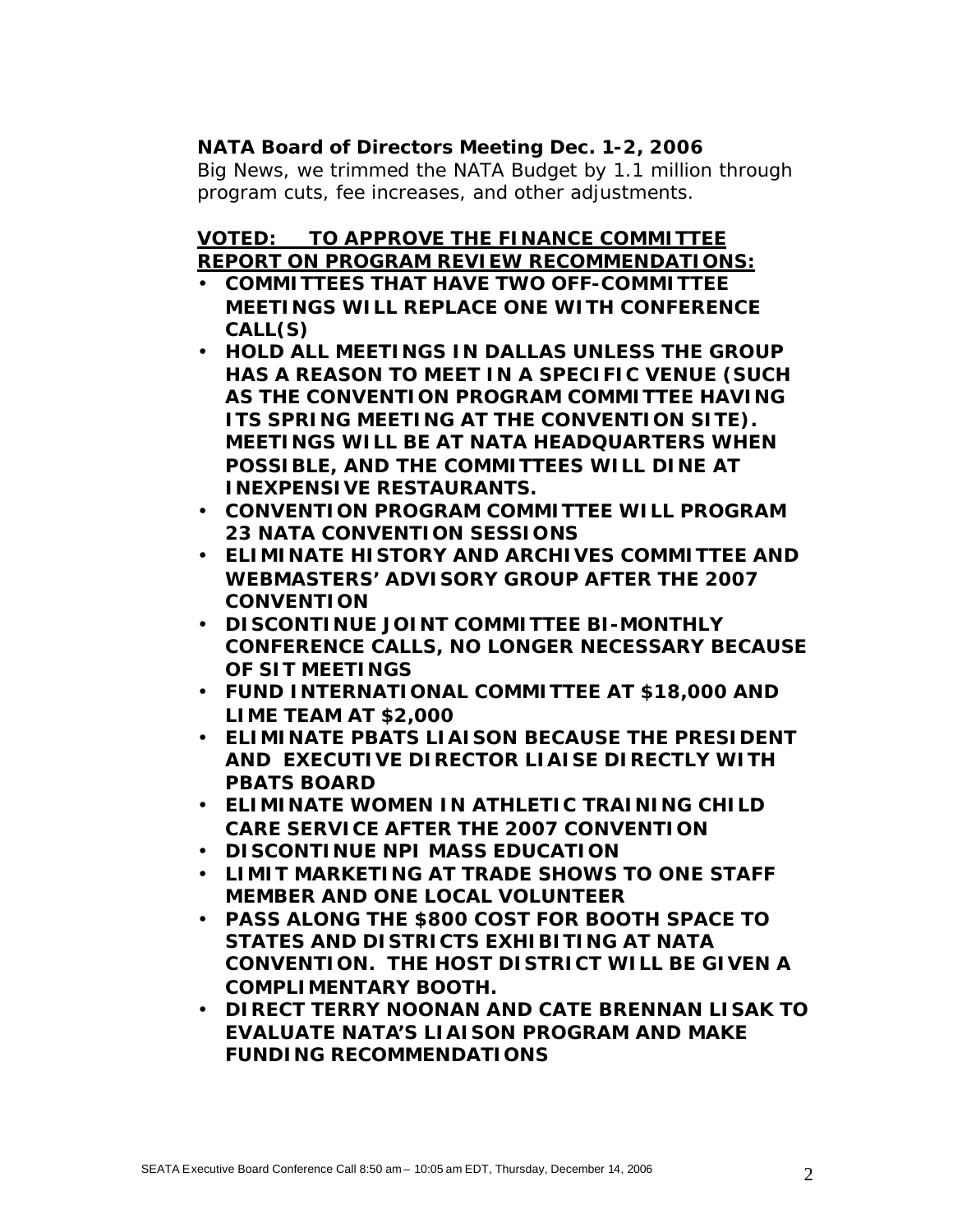### **VOTED: TO INSTITUTE THESE FEES AS RECOMMENDED BY THE FINANCE COMMITTEE**

- The minimum charge for targeted mailing lists increased to \$250.
- A \$25 (\$50 for non-members) fee for each session or workshop proposal submitted by an individual was instituted.
- Journal CEU quiz fees and subscription fees increased.
	- o CEU quiz: \$30 member/\$45 non-member to \$75/\$125
	- o Subscriptions: \$40 to \$75 individual/\$100 institution
	- o No change to \$20 student member subscription
- Full-time career center listings will now be \$250.

In December 2007 the Finance Committee expects to recommend a minimal increase for 2009 dues.

## **CUATSC Chair to Be Added to ECEC**

### **Journal**

The *Journal of Athletic Training* has experienced unprecedented growth and success in the last year. Staff is making the following recommendations for 2007-08:

- 1. Increasing the page count for three of the four editions
- 2. Going from four to five issues
- 3. Reducing the paper grade used in *JAT*
- 4. Asking the Foundation to fund the full cost (now split 50- 50 between NATA and the Foundation) of the supplement

## **SMART INSTITUTE**

Jeff Konin presented information about the Sports Medicine and Athletic Related Trauma (SMART) Institute. The University of South Florida established the SMART Institute in June 2006. The SMART Institute's goals include: providing ATs to local underserved high schools in the county, educating parents and coaches about athletic injury safety in the absence of a readily available medical provider, and teaching performance in an effort to prevent/reduce injuries. Jeff asked the board to take the information about the SMART program back to their districts and offered to serve as a consultant to start other programs.

## **VOTED: TO COMMEND THE SMART INSTITUTE PROGRAM AND SUPPORT OTHER PROGRAMS LIKE IT ACROSS THE COUNTRY**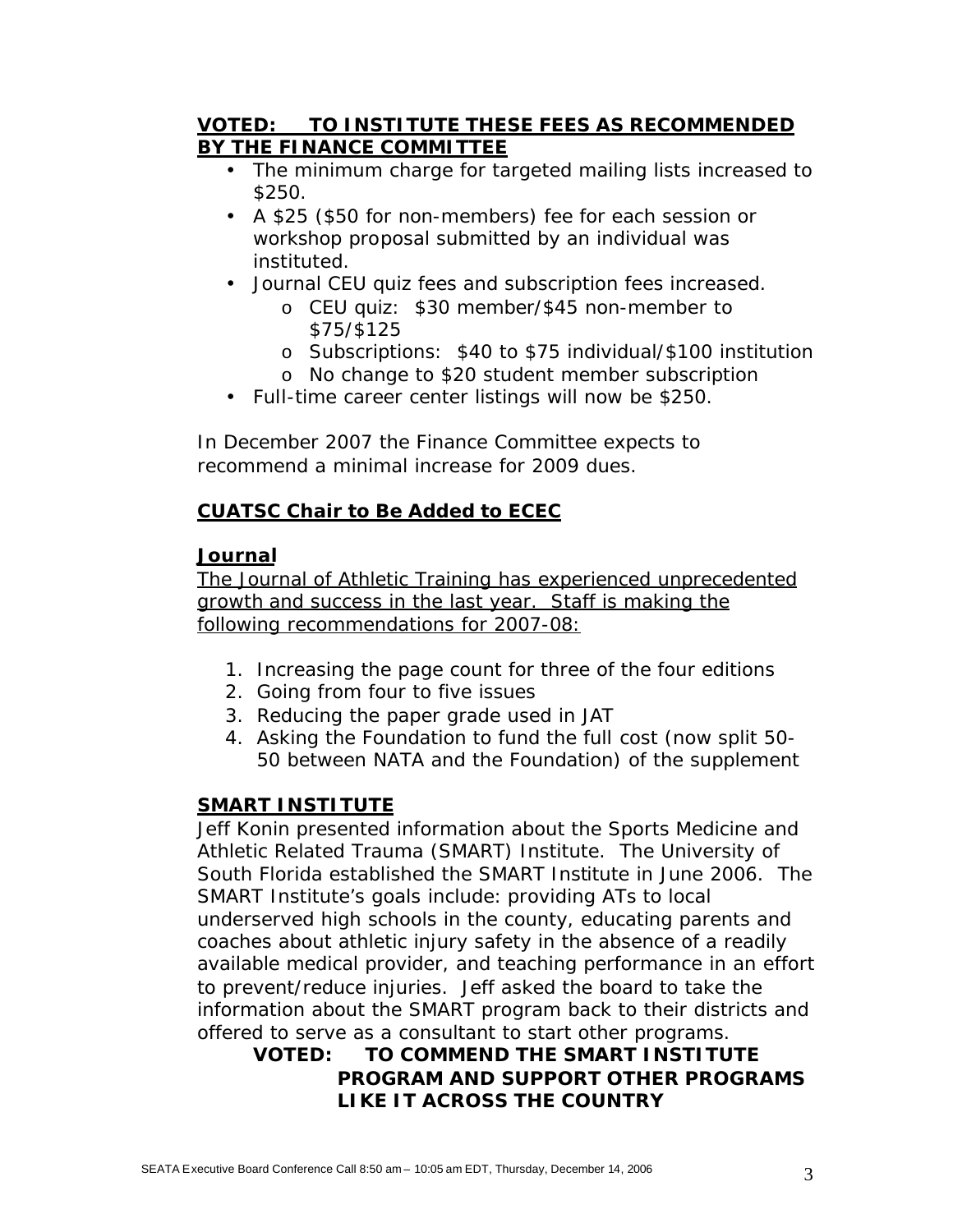## **MEMBERSHIP TASK FORCE**

Matt Webber gave the board an overview of the Membership Task Force's recommendations and thanked the task force members and staff for their work.

### **VOTED: TO APPROVE THE MEMBERSHIP TASK FORCE'S RECOMMENDATIONS:**

### **1) THE CONTINUATION OF THE THREE-PAYMENT DUES INSTALLMENT PLAN AS CURRENTLY IMPLEMENTED**

#### **2) NO STUDENT DUES INCREASE DURING THE NEXT DUES INCREASE CYCLE**

## **High School Connection**

Beginning February 2007, the High School Connection subscription will be available to high school students who are interested in the athletic training profession. It includes a subscription to the *NATA NEWS*, access to a new online forum, and access to a special section within CHATS, "Ask the Experts."

### *VOTED: TO APPROVE THE HIGH SCHOOL CONNECTION SUBSCRIPTION BEGINNING IN 2007*

#### **President's Report: MaryBeth Horodyski**

- Ray Castle, MyCEUSource, is preparing a new proposal for the SEATA Board to consider.
- The Hall of Fame Committee is complete and working.
- Most of the people have been contacted regarding the SEATA Annual Meeting Review Committee. More information will come later.

#### **Vice President's Report: Marisa Brunett**

- Each state will continue to choose the SEATA speaker gifts. It is Kentucky's turn for the 2007 meeting.
- Thoughts concerning a lunch meeting or a dinner meeting are being discussed presently. Will continue working with MaryBeth Horodyski and Sandra from Conference Direct.

#### **Treasurer's Report: Jim Mackie**

• Checks have been mailed to the state presidents. It is for a period of 6 months, to include money from the career placement center as well.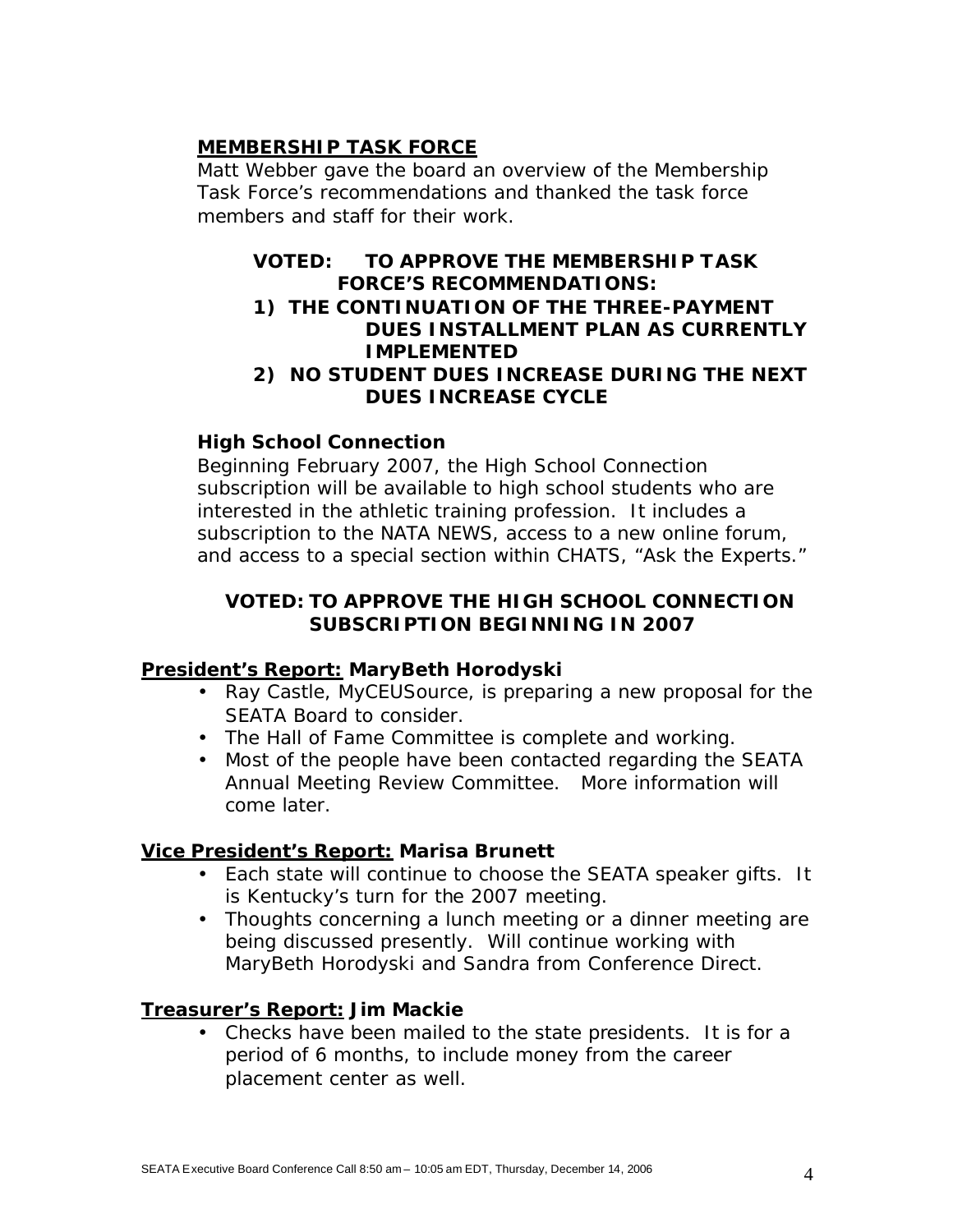#### **President's Report Continued: MaryBeth Horodyski**

- R.T. Floyd reports that Mississippi has won the AED for the state within SEATA to have the highest percentage of response to the NATA Legislative Alert help.
- It is requested that the committee to review the election procedures, along with the P&P and By-laws have their recommendations for our conference call in January. This will be on the agenda for the SEATA Board in March on the day we come in early.
- EDAC Committee is requesting monies for conference call.

### **Voted: To request funding for an EDAC conference call.**

# **(MS, TN) Approved 6-0-0-1** *Paul Higgs, GA, joins call.*

• Committee membership makeup. Hall of Fame Committee is moving forward, Jim Gallaspy (MS) is chair. SEATA Annual Meeting Review Committee should be up and running shortly. It is suggested by R.T. Floyd of combining some SEATA committees regarding communication (listserve, newsletter and website).

**Voted: To accept to develop a SEATA Communication Committee to disseminate professional information to the members of SEATA by use of the** *SEATA Newsletter, SEATA eBlast News,* **SEATA Discussion Forum, SEATA List Serve, SEATA website, email and the Internet and to accept the Policy & Procedure guidelines for this combined committee.**

#### **(LA, FL) Approved 7-0-0**

- Brad Montgomery will be stepping down from the Strategic Planning Committee since his term as Alabama President is ending. Gerard White will now be on this committee.
- Deadline for January 8 for everyone on Board to respond to the committee on their suggestions, ideas, etc. February conference call will be the deadline for final draft.
- It is requested that everyone on the Board respond to MaryBeth Horodyski with ideas to recognize Chuck Kimmel and his service to District IX.
- Information regarding some upcoming changes in the NATA REF was sent out to the Board. March 1 is the requested deadline from the REF.